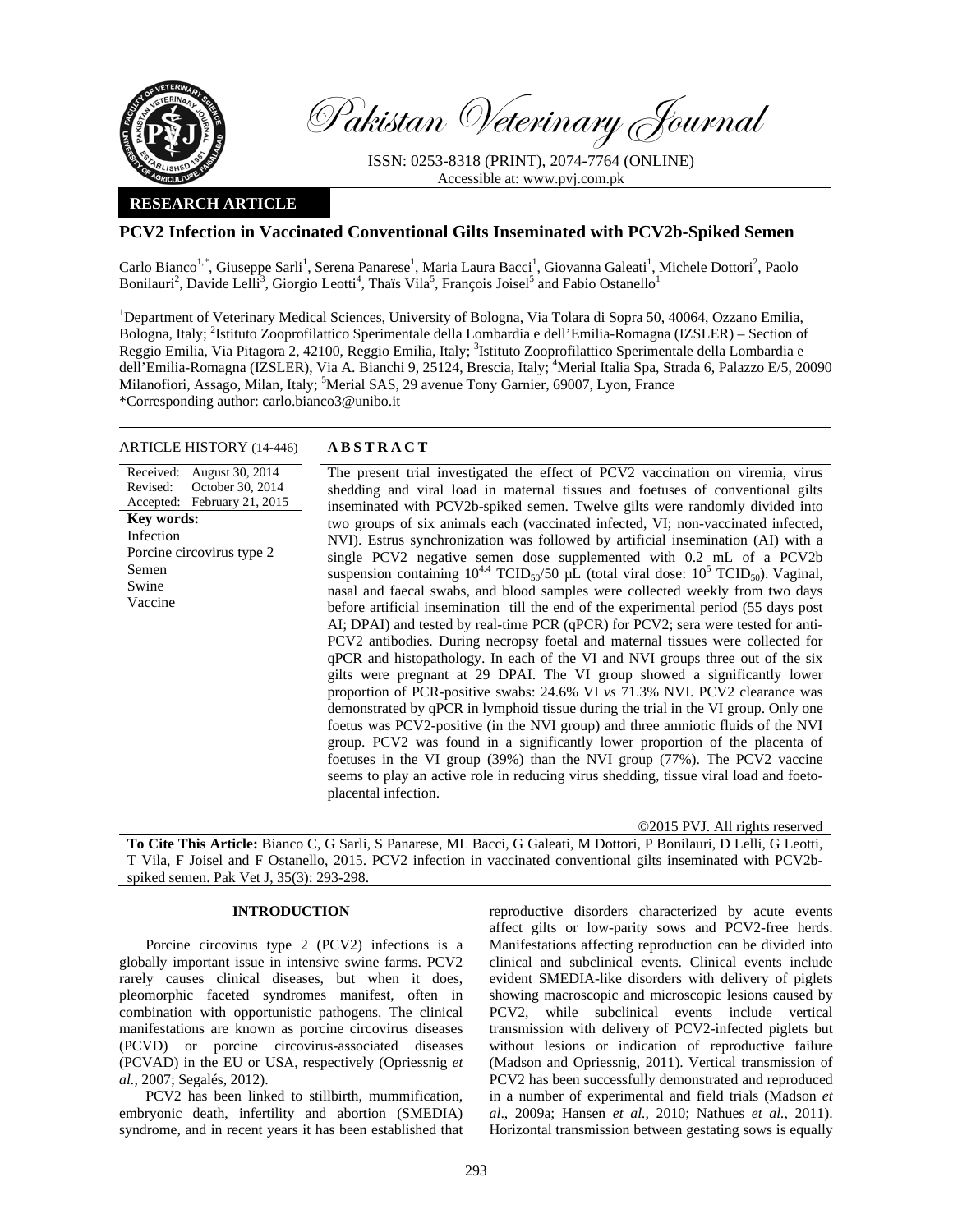important in increasing the risk of viremia that causes vertical transmission to foetuses (Gerber *et al.,* 2012).

An important tool to control PCV2 infection is vaccination of sows to avoid clinical manifestations, reduce the frequency and magnitude of viral shedding, and accordingly cut economic losses. Field evidence and specific field trials have demonstrated that vaccination against PCV2 improves the sow's reproductive parameters by increasing the mean number of live born and weaned piglets per sow per year (Pejsak *et al.,* 2012; Maurin-Bernaud *et al*., 2012).

As gilts are at the highest risk of PCV2-induced reproductive disorders (Madson and Opriessnig, 2011), this paper presents the results of an experimental challenge in controlled conditions designed to evaluate the influence of PCV2 vaccination on the dynamics of PCV2 infection in the dam and its vertical transmission to foetuses in conventional gilts inseminated with PCV2bspiked semen. We evaluated the ability of the vaccination to reduce and limit not only maternal infection and related events (viremia and shedding), but also vertical transmission to foetuses, focusing on the first half of pregnancy (days 0-55).

## **MATERIALS AND METHODS**

**Animals:** Twelve Large White conventional female piglets were randomly selected from animals on a breeding farm that had a policy of vaccination against porcine parvovirus (PPV), Aujeszky disease virus (ADV) and erysipelas. They were divided into two groups (vaccinated infected, VI and non-vaccinated infected, NVI) of six gilts each (VI-1-6; NVI-1-6) and group VI gilts were vaccinated at the farm with Circovac® (Merial, Lyon, France, batch L357004) according to the datasheet. At about 160 days of life, the gilts (mean live body weight  $\pm$  SD: 98.5  $\pm$  9.4 Kg) were housed in individual pens of about  $6 \text{ m}^2$  in two separate rooms with restricted access (University of Bologna facilities). On a daily basis, the rectal temperature was measured and a physical examination performed. The experimental procedures were approved by the Animal Experimentation Ethical and Scientific Committee - Alma Mater Studiorum, University of Bologna and subsequently approved by the Italian Ministry of Health. The study was carried out in accordance with European legislation regarding the protection of animals used for experimental and other scientific purposes (Council Directive 86/609/EEC).

**Experimental design:** The days of the trial were indicated by the abbreviation DPAI (days post artificial insemination); 0 DPAI is the time of insemination with semen supplemented with PCV2b. The whole *in vivo* trial took 60 days (from -4 to 55 DPAI).

On -4 DPAI a pharmacological treatment started to induce puberty, oestrus and superovulation: 1500 UI/gilt of Folligon™ (Intervet, Boxmeer, The Netherlands) were intramuscularly administered and then, at -2 DPAI, 750 UI/gilt of Corulon™ (Intervet) were given according to Sarli *et al.* (2012). Insemination with PCV2b-spiked semen was performed on 0 DPAI, approximately 40 hours after the Corulon™ administration. All animals were

inseminated once with 100 mL PCV2 negative semen supplemented with 0.2 mL of a PCV2b suspension containing  $10^{4.4}$  TCID<sub>50</sub>/50  $\mu$ L (total viral dose:  $10^5$ TCID50). The PCV2b strain was the same used by Sarli *et al.* (2012). Preliminarily, the semen had been tested by PCR to exclude the presence of PCV2 genome (Sarli *et al.,* 2012).

At 29 DPAI, ultrasonographic diagnosis of pregnancy was performed. Gilts that aborted and non- pregnant animals underwent euthanasia after abortion or ultrasonography to assess the presence of possible lesions, while the pregnant animals were pharmacologically euthanized between 49 and 55 DPAI, adopting the following protocol: a) 8 mL of Stresnil® (Janssen Animal Health, Beerse, Belgium) IM.; b) 25 mL of Ketavet100® (Intervet Productions S.r.l., Milan, Italy) IM after 20 min; c) 10 mL of 50 mg/mL Pentothal Sodium® (Intervet Productions S.r.l., Milan, Italy) IV after 20 min; d) 10 mL of Tanax® (Intervet Italia, Latina, Italy) IV.

**In vivo sampling:** From -2 DPAI to the day of euthanasia, weekly blood samples, nasal, faecal and vaginal swabs were collected to detect PCV2 viral shedding by means of real-time PCR (qPCR). On 14 DPAI blood sampling was not performed to avoid stress during the maternal recognition of pregnancy. Serum antibody titres against PCV2, porcine reproductive and respiratory syndrome virus (PRRSV), ADV and PPV were determined by testing serial dilutions of each serum sample through competitive ELISA assay (Sarli *et al.,* 2012). The anti-PCV2 antibody titration was performed weekly; antibodies against ADV, PPV and PRRSV were titrated on the first (-2 DPAI) and last (*intra-mortem*) sampled serum. Serum progesterone (ng/mL P4) was detected by validated radioimmunoassay with sensitivity 2.2 pg/tube; intra- assay CV 5.7%; inter-assay CV 10.5%; Sarli *et al.,* 2012).

Post mortem sampling: Gilts underwent full postmortem examination. Samples of lymphoid organs (lymphoid tissue set: tonsils, inguinal and uterine lymph nodes), reproductive tract [reproductive tissue set: ovary (ovarian functional structures - follicles, corpora lutea, corpora albicantia - were counted), oviduct, uterus, cervix, vagina, feto-placental unit] and other organs [small intestine (duodenum, jejunum, ileum), liver, kidney, heart and lung] were collected. Each foetus was weighted and crown-rump length measured to estimate the gestational age according to Kirkwood *et al.* (2012). Sampled tissue sets from each feto-placental unit comprised: amniotic fluid, allantochorion, spleen, heart and liver (these organs were pooled); to avoid cross-contamination between foetuses sterile surgical tools were used.

**Real-time PCR and sequencing:** Viral DNA was extracted (from swabs, sera, lymphoid and reproductive tissue sets) and quantified via qPCR for PCV2 (Sarli *et al.*, 2012). To evaluate the identity between the PCV2b strain used for infection and the strain detected in tissues, DNA sequencing was carried out on 10 randomly selected qPCR-positive samples of lymphoid and reproductive organs. PCV2 PCR was run in accordance with Ouardani *et al.* (1999). DNA amplification and quality were then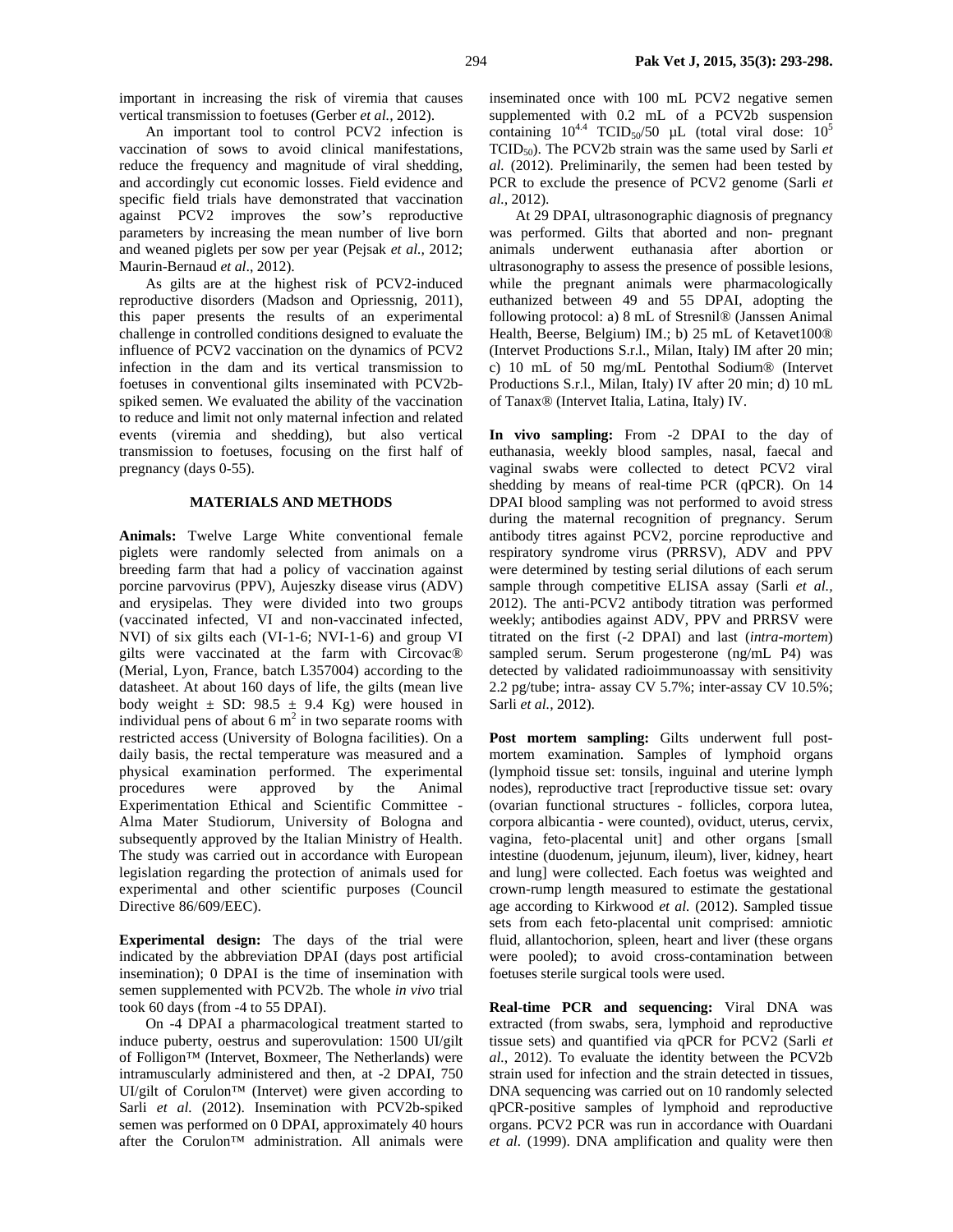checked on a 1% agarose gel in 1x TAE buffer. The amplicons were purified with a column-based system (Macherey-Nagel), testing both amplified samples and excised DNA fragments from agarose gel after electrophoresis. The samples were then sent to the Eurofins-MWG-Operon's sequencing service (Ebersberg, Germany). All sequences passed the quality control standards. The amplified ORF2 fragment was sequenced and compared both with Genebank reference sequences (PCV2a AF465211; PCV2b HM038022.1) and the PCV2b strain used for infection (PCV2b 6503, IZSLER, Brescia, Italy). The Basic Local Alignment Search Tool (BLAST) was used to identify sequence similarity, choosing a cut-off of 98% similarity among tested genomes.

**Histopathology and immunohistochemistry:** All sampled tissues were subjected to routine histological examination (H&E). Immunohistochemistry was run only on qPCR-positive tissues of lymphoid and reproductive tissue sets, with  $>10^8$  PCV2 genomic copies/mL using a monoclonal antibody (PCV2 Mab F217), as previously described (Sarli *et al.*, 2009). To increase the sensitivity, a streptavidin-biotin-peroxidase polymeric complex (SuperPicture kit peroxidase, ZymedR Lab, San Francisco, USA) was used.

**Statistical analysis:** The Kolmogorov–Smirnov test for goodness of adaptation was used to verify distribution normality. On the basis of the results of this test, Mann-Whitney (M-W) U test was used to compare quantitative data (PCV2 genomic load of tissues, swabs and blood samples, anti PCV2 antibody titre in animals of the two groups). Wilcoxon signed-ranks test for repeated measures was used to analyze the antibodies dynamics for ADV, PPV and PRRSV. The proportion of PCV2-positive samples (blood, reproductive and lymphoid tissue sets, swabs) was analyzed with Chi-square test. Data were analyzed with the SPSS 19.0 (SPSS Inc., Chicago, USA).

### **RESULTS**

**In vivo and post mortem:** On 0 DPAI all gilts showed immobility reflex and oestrus signs. After artificial insemination no oestrus signs were detected and a rise in serum P4 was evident (-2 DPAI: P4=0.2±0.28 ng/mL; 7 DPAI: P4=21.91±7.06 ng/mL).

Gilts NVI-5, VI-3 and VI-4 aborted at 20, 22 and 24 DPAI, respectively. At 29 DPAI, ultrasound examination proved pregnancy in VI-1, VI-5, VI-6, NVI-3, NVI-4 and NVI-6 gilts. The serum P4 decreased to low values on 21 DPAI in non-pregnant gilts  $(1.35 \pm 1.75 \text{ ng/mL})$ , while pregnant animals maintained high levels of serum P4  $(18.60\pm5.28 \text{ ng/mL}$  at 21 DPAI). Non-pregnant animals were sacrificed on 34 (VI-2), 23 (VI-3), 25 (VI-4), 33 (NVI-1), 33 (NVI-2) and 22 (NVI-5) days post artificial insemination (mean 29 DPAI). Pregnant gilts were euthanized on 54 (VI-1), 49 (VI-5), 50 (VI-6), 51 (NVI-3), 49 (NVI-4), 55 (NVI-6) days post artificial insemination (mean 53 DPAI).

Three, 15, 9, 10, 16 and 14 foetuses were collected from gilts VI-1, VI-5, VI-6, NVI-3, NVI-4 and NVI-6, respectively. The size of all foetuses was compatible with



**Fig. 1:** Mean titres (log<sub>6</sub>) of serum antibodies to PCV2 in gilts per group at different days post AI.



Fig. 2: Proportion of PCV2 real-time PCR-positive lymphoid tissue at the two sampling times.

gestational age and no gross lesion was observed. Ovarian functional structures were consistent with the number of foetuses (mean±SD corpora lutea: 15±6.6 and 2.6±4.4 in pregnant and non-pregnant gilts, respectively; mean corpora albicantia of non-pregnant animals: 6.4±3.5). The uterus of non-pregnant gilts showed a prepubertal appearance, with a mild ovarian response to pharmacological treatment, and ovarian functional structures were manifestation of a second cycle after the first, induced estrus, not followed by a successful pregnancy.

**Serology:** No statistically significant difference (P>0.05) in the mean antibody titre against PCV2 was detected between the two groups at -2, 7, 21 and 28 DPAI. At 35 DPAI the mean antibody titre against PCV2 of group NVI pigs was significantly higher (P<0.05) than that of VI pigs, followed by a slight increase in mean antibody titre on 42 DPAI in group VI (Fig. 1).

All the animals had serum antibodies against PRRSV on -2 DPAI, but the antibody titres significantly decreased on *intra-mortem* sampling (P<0.05). Anti-ADV (anti-gB) and anti-PPV antibody titre showed a decreasing trend during the trial; no anti-ADV-gE antibodies were detected. Results indicated that no infection with PRRSV, ADV and PPV occurred during the trial.

**PCV2 in blood, swabs and tissues:** PCV2 DNA was detected in four gilt blood samples (NVI-2, NVI-3, NVI-5, NVI-6) at the beginning of the experiment (-2 DPAI).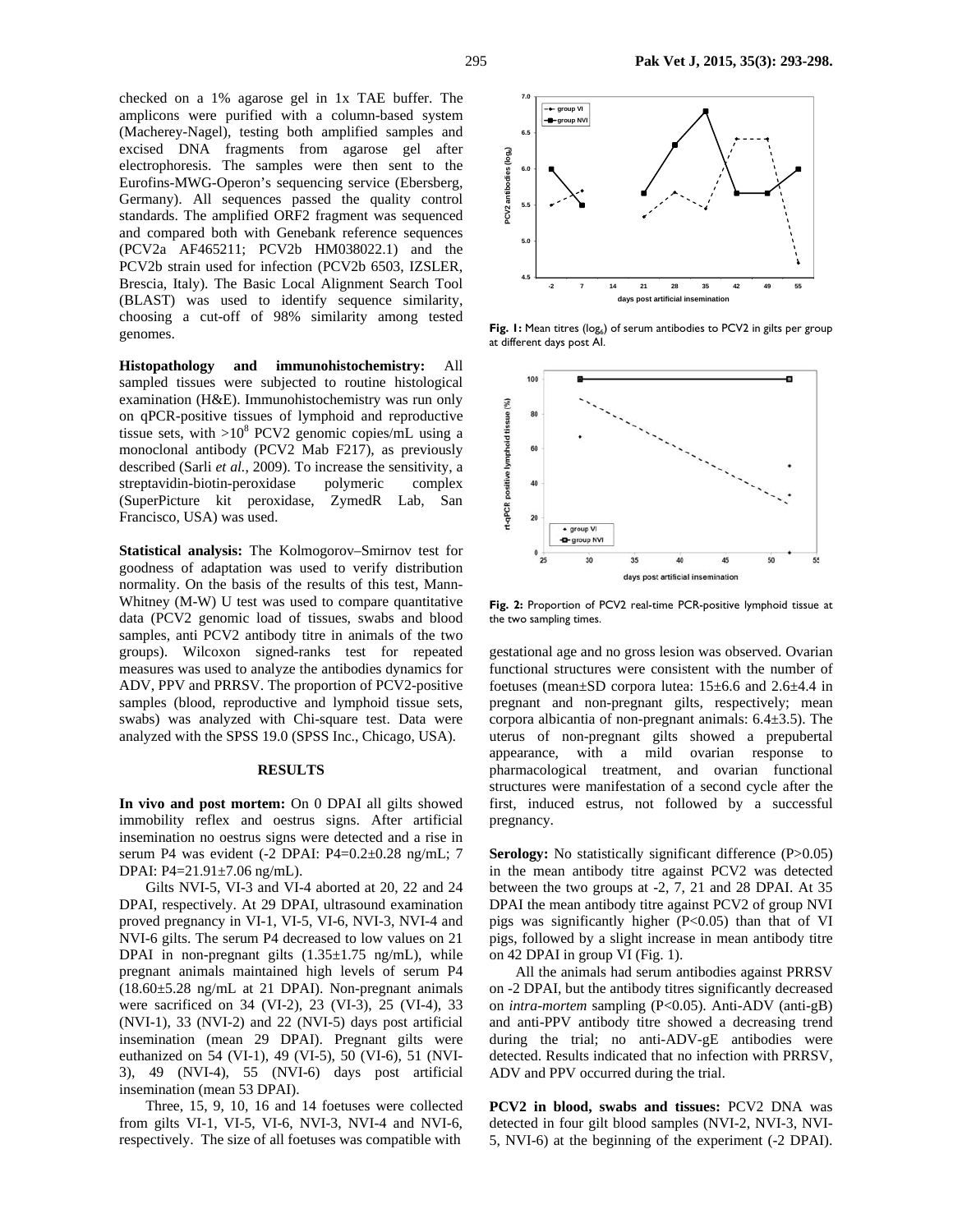**Table 1:** PCV2 assessment by real-time PCR in faecal, vaginal and nasal swabs, blood, lymphoid tissue set and reproductive tissues set

| Sample                   |       | Group      |                 | Positive (%) |     | Negative (%) | Total | P       |
|--------------------------|-------|------------|-----------------|--------------|-----|--------------|-------|---------|
|                          |       | ٧I         | $\overline{12}$ | (28.6)       | 30  | (71.4)       | 42    | < 0.001 |
| Faecal swab              |       | <b>NVI</b> | 38              | (88.4)       | 5   | (11.6)       | 43    |         |
|                          | total |            | 50              | (58.8)       | 35  | (41.2)       | 85    |         |
|                          |       | ٧I         | 6               | (14.3)       | 36  | (85.7)       | 42    | < 0.001 |
| Vaginal swab             |       | <b>NVI</b> | 25              | (58.1)       | 18  | (41.9)       | 43    |         |
|                          | total |            | 31              | (36.5)       | 54  | (63.5)       | 85    |         |
| Nasal swab               |       | VI         | 13              | (31.0)       | 29  | (69.0)       | 42    | < 0.001 |
|                          |       | <b>NVI</b> | 29              | (67.4)       | 4   | (32.6)       | 43    |         |
|                          | total |            | 42              | (49.4)       | 43  | (50.6)       | 85    |         |
|                          |       | VI         | 2               | (5.7)        | 33  | (94.3)       | 35    | < 0.001 |
| Blood                    |       | <b>NVI</b> | 21              | (56.8)       | 16  | (43.2)       | 37    |         |
|                          | total |            | 23              | (31.9)       | 49  | (68.1)       | 72    |         |
| Lymphoid tissues         |       | VI         | 15              | (41.7)       | 21  | (58.3)       | 36    | < 0.001 |
|                          |       | <b>NVI</b> | 36              | (100)        | 0   | (0)          | 36    |         |
|                          | total |            | 51              | (70.8)       | 21  | (29.2)       | 72    |         |
| Reproductive tissues*    |       | VI         | 62              | (39.5)       | 95  | (60.5)       | 157   | < 0.001 |
|                          |       | NVI        | 121             | (58.2)       | 87  | (41.8)       | 208   |         |
|                          | total |            | 183             | (50.1)       | 182 | (49.9)       | 365   |         |
| Foeto-placental units ** |       | VI         | П               | (13.1)       | 73  | (86.9)       | 84    | < 0.01  |
|                          |       | <b>NVI</b> | 35              | (28.7)       | 87  | (71.3)       | 122   |         |
|                          | total |            | 46              | (22.3)       | 160 | (77.7)       | 206   |         |

\*Included ovaries, oviduct, uterus, cervix, vagina, foetuses, placenta and amnios; \*\*Data obtained considering the total of foetuses+placenta+amnios samples (feto-placental units).

**Table 2:** Comparison between VI and NVI groups of genomic load (expressed as  $Log_{10}$  genomic copies/mL) for swabs, blood and tissue samples (reproductive tissue set and lymphoid tissue set).

| Sample                 | Genomic load (mean Log <sub>10</sub> | P         |         |
|------------------------|--------------------------------------|-----------|---------|
|                        | PCV2 genomic copies/mL)              |           |         |
|                        | Group VI                             | Group NVI |         |
| Faecal swab            | 0.00                                 | 4.32      | < 0.001 |
| Vaginal swab           | 0.00                                 | 3.50      | < 0.001 |
| Nasal swab             | 0.00                                 | 3.86      | < 0.001 |
| Blood                  | 0.00                                 | 2.98      | < 0.001 |
| Lymphoid tissues       | 3.96                                 | 10.12     | < 0.001 |
| Ovary                  | 4.04                                 | 6.57      | 0.014   |
| Oviduct                | 5.26                                 | 6.93      | 0.038   |
| Uterus                 | 4.59                                 | 5.18      | 0.012   |
| Cervix                 | 3.76                                 | 6.46      | 0.11    |
| Vagina                 | 4.50                                 | 6.80      | 0.030   |
| Foeto-placental units* | 0.71                                 | 1.31      | 0.020   |
| Tonsil                 | 4.53                                 | 10.45     | < 0.001 |
| Uterine lymph node     | 3.70                                 | 9.22      | < 0.001 |
| Inguinal lymph node    | 3.12                                 | 9.89      | < 0.001 |
| Total (all samples)    | 2.51                                 | 4.24      | < 0.001 |

\*Data obtained considering the total of foetuses+placenta+amnios samples (feto-placental units).



**Fig 3**: NVI-1, left tonsil. PCV2 immunohistochemistry. The lymphoid follicle shows a reticular labelling pattern (cytoplasmic localization in follicular dendritic cell of PCV2 antigen). DAB chromogen, haematoxylin counterstain. Obj 40x, Scale bar=50 µM.

Animals in the NVI group displayed a significantly higher proportion (P<0.001) of PCV2 viremic events (56.8%) throughout the trial, whereas the VI group animals were rarely viremic (5.7%; Table 1).

The proportion of total  $(nasal + vaginal + faccal)$ PCV2-positive swabs was significantly lower  $(P<0.001)$ in the VI group  $(24.6\%)$  than in the NVI group  $(71.3\%$ ; Table 1). Samples collected from VI gilts had a significantly lower genomic load than those collected from NVI animals, and was non-significant only in the comparison of the cervix data (Table 2).

In both groups (NVI and VI), data were available for two sampling times: 29 DPAI, i.e. the mean sampling time of the aborted/non-pregnant animals (3 NVI and 3 VI) and 53 DPAI, i.e. the mean sampling time of the pregnant gilts (3 NVI and 3 VI). Comparing the proportion of qPCR PCV2-positive lymphoid tissues in each group at the two sampling times (29 DPAI *vs* 53 DPAI), a decreasing trend was identified in the VI group (Fig. 2). The same trend was apparent even at analysing the sum of PCV2 genomic load of tissues belonging to two tissue sets compared between the two groups (Table 2).

Considering only pregnant animals, the comparison between the two groups showed a significantly higher PCV2 genomic load in foeto-placental units (foetal + amniotic + placental samples) of the NVI group  $(P<0.01)$ . Only one foetal PCV2 positivity was detected in gilt NVI-3. PCV2 was found in the placenta of 11 out of 28 (39%, VI) and 31 out of 40 (77%, NVI) foetuses (P<0.01; Table 1).

The BLAST identified regions of local similarity between the PCV2b strain used for experimental infection and detected strain sequences higher than 98% only in one case out of 10 (99% homology) in a uterine segment adjacent to a foetus of gilt VI-5. The other nine sequences proved to be PCV2a strains. Moreover, the strain used for infection shared 99% similarity with Genebank sequence PCV2b HM038022.1.

**Histopathology and immunohistochemistry:** Histopathological hallmarks of PCVDs were absent. Only in six lymphoid tissues (tonsil and lymph node) of gilts NVI-1 and NVI-2 cytoplasmic immunolabeling to PCV2 was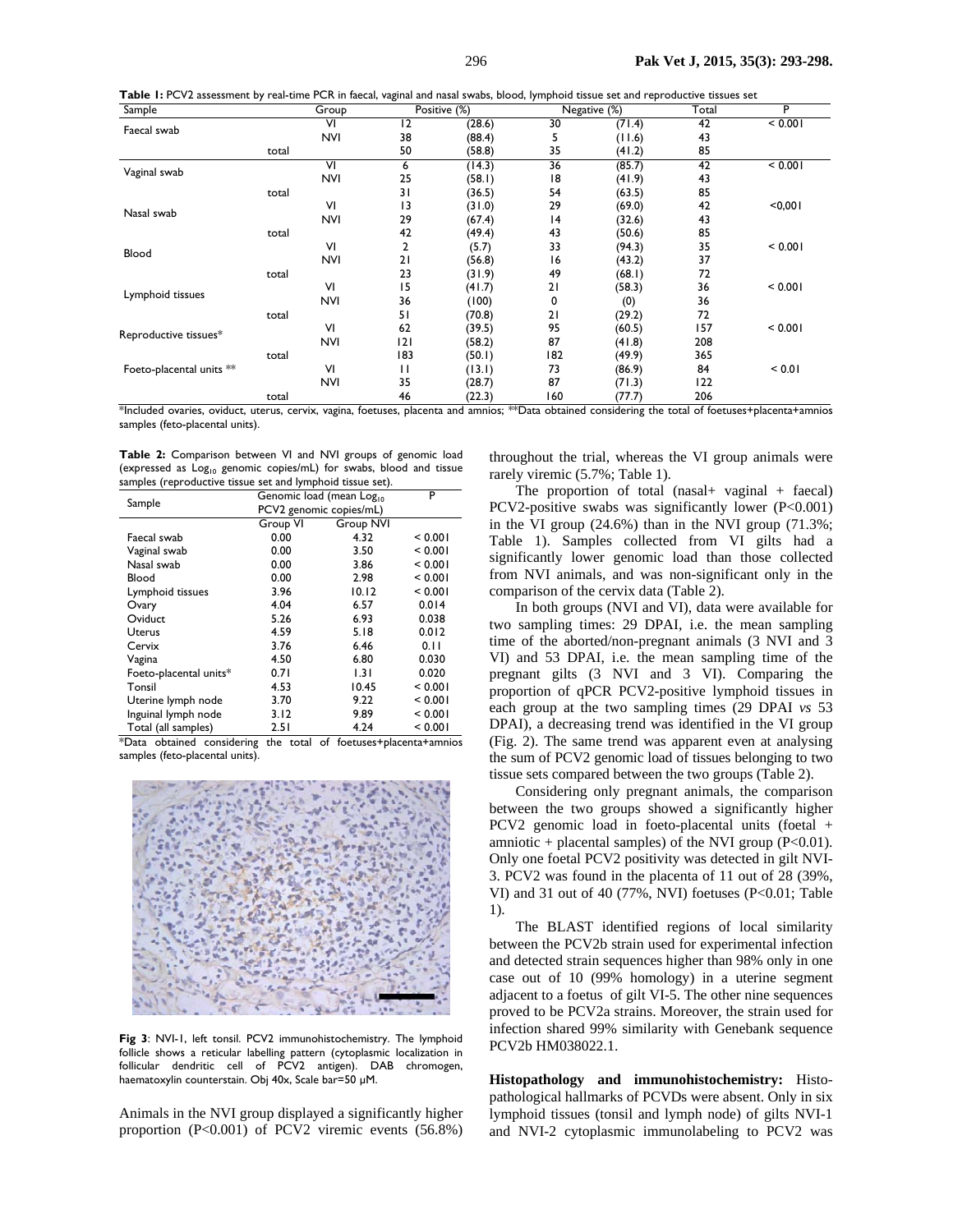detectable in scattered histiocytes and follicular dendritic cells (Fig. 3). Other recorded lesions were "background" lesions of conventional pigs: mild enzootic pneumonia or fibrosing pleuritis (n=5), mild interstitial hepatitis (n=2), mild erosions/ulcers on gastric pars oesophagea (n=2). No differences between groups were present. Other organs were grossly unremarkable and histology did not reveal any lesions.

## **DISCUSSION**

This study was conducted in conventional gilts simulating the effect of PCV2 vaccination under field conditions. Already before infection (-2 DPAI), some of the animals used showed PCV2 viremia and all were PCV2 antibody-positive. The experimental infection with PCV2b-spiked semen was effective in inducing an increase in anti-PCV2 antibodies in both groups, similar to data reported with non-conventional sows (Madson *et al.,* 2009b). Recent field experiments, experimental trials and investigations supported the hypothesis that swine herds are infected by a swarm of PCV2 genotypes, which can cause prolonged viremia, reinfection, and coinfection, predisposing to recombination (Khaiseb *et al*., 2011; Gerber *et al.,* 2012). As PCV2 infections by different strains or genotypes may overlap in field conditions, there were also coinfections of different PCV2 strains in our experimental trial because PCV2a, prevalent and due to a spontaneous infection, were detected in addition to the strain used for experimental infection. Sequencing results confirmed the possibility of PCV2a/b coinfection (Zhai *et al.,* 2011) at least in some of the tested animals. Detection of the PCV2b genome used for the infection in the tested samples demonstrated the ability to induce a coinfection in subjects already positive for PCV2a.

Vaccination of gilts and sows aims also to reduce the spread of PCV2 in the breeding sector (Madson and Opriessnig, 2011). Vaccination efficacy should be viewed pragmatically as the capacity to hold and restrain the negative outcomes, shedding and viremia, that maximize the risk of horizontal and vertical transmission, mainly in the breeding sector. Most studies on the effect of PCV2 vaccination on sow performance sought to demonstrate a positive effect on reproductive parameters (reduced preweaning pig mortality, improved farrowing rates) (Joisel *et al.,* 2008; Schøning *et al.,* 2008; Maurin-Bernaud *et al.,* 2012) in field conditions, and only two addressed the experimental demonstration of *in utero* PCV2 replication (Madson *et al*., 2009b; Madson *et al.,* 2009c). The PCV2 present in blood and swab sets (fecal, vaginal and nasal) from the present trial was significantly lower in vaccinated animals, confirming the role of the vaccine in reducing shedding contributing to decreased horizontal transmission.

The fact that four out of the 12 gilts were viremic before infection (-2 DPAI) is consistent with the widespread infection of conventional pigs with PCV2. Shedding mirrors viremia (Patterson *et al.,* 2011; Rose *et al.,* 2012) that was lower in vaccinated animals, a condition that reduced the probability of shedding and minimized vertical transmission. No vaccinated gilt was viremic on -2 DPAI, suggesting vaccination has a protective effect. The only PCV2 qPCR-positive foetus

belonged to sow NVI-3, while in the VI group no foetal positivity was recorded. Sow NVI-3 displayed an intermediate antibody titre at -2 DPAI and was viremic throughout the trial. This finding supports the hypothesis that prolonged viremia is a source of foetal infection (Madson and Opriessnig, 2011) and the risk can be reduced by the vaccine's effect on viremia. Foetal infection arises by transplacental cross of PCV2. From this point of view placental infection is a prodromic event leading to foetal infection and the lower percentage of placentas positive to PCV2 in VI gilts should be considered a protective effect of the vaccine to prevent the foetal infection. A similar vaccine effect was shown in other studies in which conclude that PCV2 infection of naïve pregnant sows may not result in reproductive failure but can be associated with foetal infection alone (Madson *et al.,* 2009b; Madson *et al.,* 2009c).

Lymphoid compartments are privileged sites for PCV2 amplification. In this tissue set a decrease of genomic viral load was seen during the trial by comparing the percentages of positive samples collected from nonpregnant animals at 29 DPAI with those collected from pregnant animals at 53 DPAI. This viral clearance was identified in vaccinated individuals only, while the NVI group had higher concentrations at both 29 and 53 DPAI sampling times. Furthermore, PCV2 genomic viral load, regardless of the two moments, was higher in NVI. This could be interpreted as an effective PCV2 clearance due to vaccination in VI animals. One of the consequences of this viral clearance is the lower frequency of viremic events and PCV2 shedding in vaccinated gilts.

**Conclusions:** PCV2 vaccine seems to play an active role in reducing virus shedding and tissue viral load in sows. The experimental data reported here support the hypothesis that vaccination of gilts before artificial insemination with PCV2-spiked semen had a protective effect against both horizontal and vertical transmission. PCV2 vaccination in the pig breeding sector benefits *in utero* foetuses because of a reduction of PCV2 viremia in their dam.

#### **REFERENCES**

- Gerber PF, FM Garrocho, AMQ Lana and ZIP Lobato, 2012. Fetal infections and antibody profiles in pigs naturally infected with porcine circovirus type 2 (PCV2). Can J Vet Res, 76: 38-44.
- Hansen MS, CK Hjulsager, V Bille-Hansen, S Haugegaard, K Dupont, P Høgedal and LE Larsen, 2010. Selection of method is crucial for the diagnosis of porcine circovirus type 2 associated reproductive failures. Vet Microbiol, 144: 203-209.
- Joisel F, A Brune, A Schade, S Longo and C Charreyre, 2008. Improvement of reproduction performance induced by PCV2 vaccination of sows and gilts with Circovac in 277 German sow farms, In: Proceed 20th Intern Pig Vet Society Congress, Durban, South Africa, June 22-26, 2: 72.
- Khaiseb S, T Sydler, D Zimmermann, A Pospischil, X Sidler and E Brugnera, 2011. Coreplication of the major genotype group members of porcine circovirus type 2 as a prerequisite to coevolution may explain the variable disease manifestations. J Virol, 85: 11111-11120.
- Kirkwood RN, GC Althouse, MJ Yaeger, J Carr and GW Almond, 2012. Diseases of the reproductive system. In: Diseases of Swine. 10th Ed, Edited by Straw BE, Zimmerman Jeffery J, D Allaire S, Taylor David J. Ames, Iowa: Blackwell Publishing; pp: 329-347.
- Madson DM and T Opriessnig, 2011. Effect of porcine circovirus type 2 (PCV2) infection on reproduction: disease, vertical transmission, diagnostics and vaccination. Anim Health Res Rev, 12: 47-65.